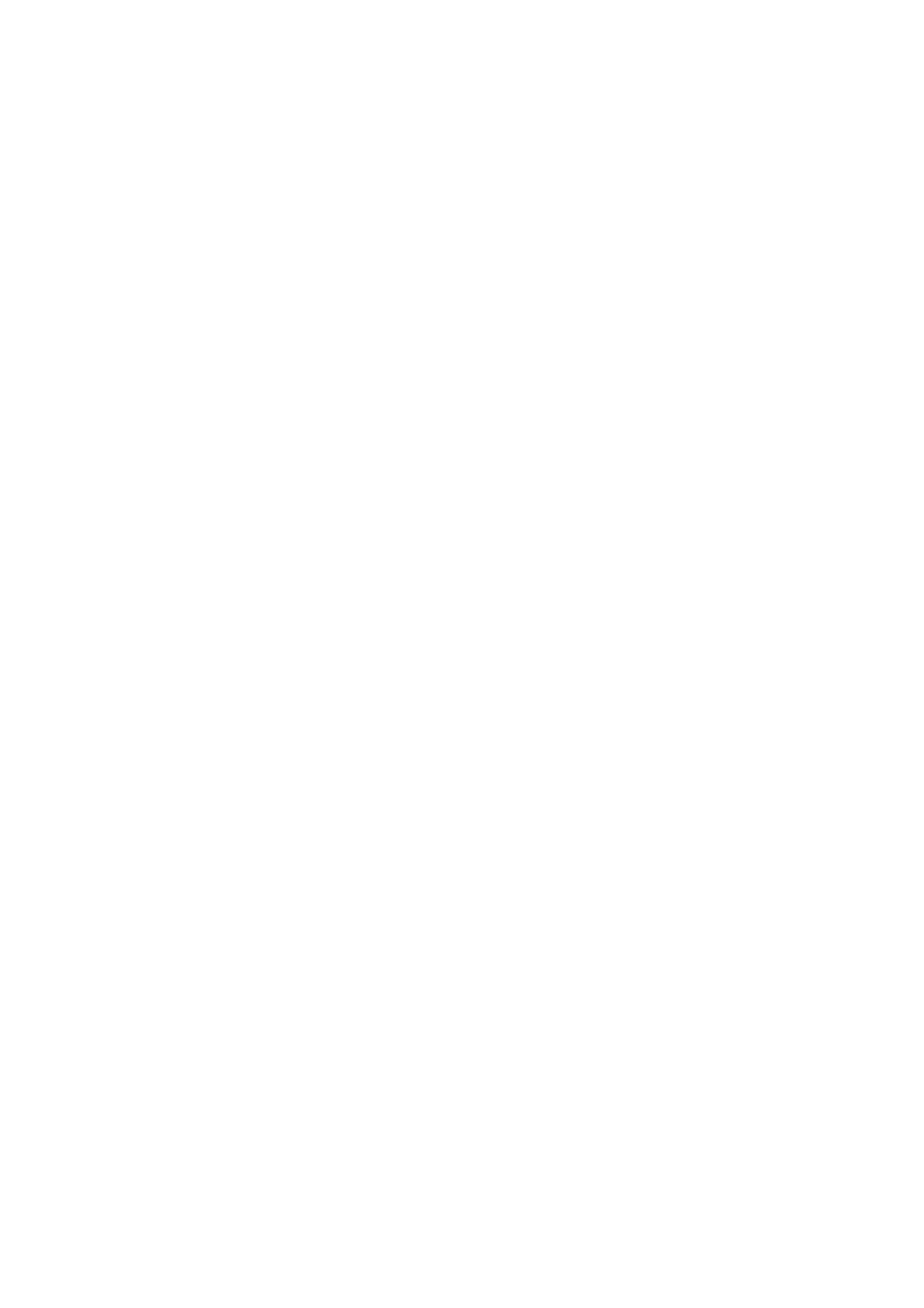

## **DRAFT PLANNING AND BUILDING (AMENDMENT No. 7) (JERSEY) LAW 201-**

## **European Convention on Human Rights**

In accordance with the provisions of Article 16 of the Human Rights (Jersey) Law 2000, the Minister for Planning and Environment has made the following statement –

In the view of the Minister for Planning and Environment, the provisions of the Draft Planning and Building (Amendment No. 7) (Jersey) Law 201- are compatible with the Convention Rights.

Signed: **Deputy S.G. Luce of St. Martin** 

*Minister for Planning and Environment* 

Dated: 13th November 2015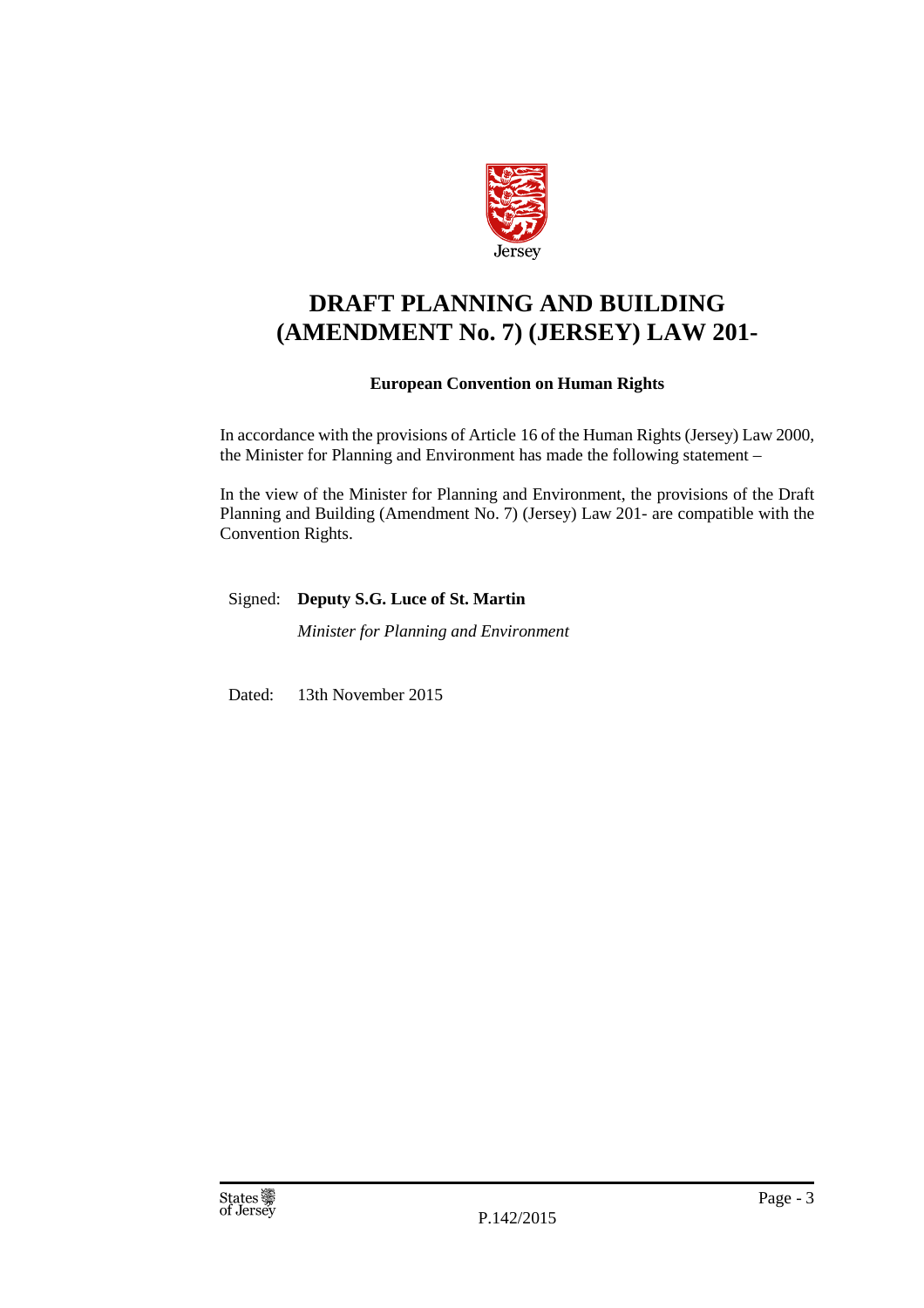## **REPORT**

#### **Summary**

There are some minor changes that would be useful to introduce for the proper functioning of the Planning and Building (Jersey) Law 2002 in relation to regulating the planning and building processes. In particular, the proposed amendments include the renaming of the Planning Applications Committee as the Planning Committee to avoid conflict of the acronym with the Public Accounts Committee. The change also reflects the fact that the Committee has a broader remit than just considering applications for planning permission.

#### **Background**

The Planning and Building (Jersey) Law 2002 establishes the statutory framework for land use planning and control of building operations. As well as setting the process for the formulation of the Island Plan, the control of development and the regulation of building works, the Law also provides for the safeguarding of built heritage, archaeological sites, important ecological and geological sites and trees that contribute to amenity.

#### **Amendments to the Law – Planning and Building (Amendment No. 7) (Jersey) Law 201-**

The following changes to the Law are proposed –

- (a) Specifically allow for the introduction of areas of archaeological potential (Articles 6 and 8).
- (b) Change the name of the Planning Applications Committee to the Planning Committee (Article 9A and at other relevant Articles in the Law).
- (c) Clarify the role of the Minister in determining applications for planning permission which are the subject of a public inquiry (Article 12).
- (d) Introduce the ability to charge for applications for the variation or removal of conditions attached to planning permissions (Article 21).
- (e) Require reasons to be provided when building permissions are granted that are not in accordance with building bye-laws (Article 35).
- (f) Allow for the prosecution of an individual who, in acting as a certifier of design, makes a false or misleading declaration (Article 38A – new Article).
- (g) Clarification of the types of sites of special interest (Articles 51 and 55).

#### **Article by Article changes**

#### **(a) Allow for the introduction of areas of archaeological potential**

Areas of archaeological potential can indicate where there may be evidence or indications that features of archaeological interest may be present. Identifying such areas would allow for potential archaeological interest to be a material consideration in determining any application for planning permission, and can also allow restrictions to permitted development to be imposed so as to take archaeology into account.

#### **(b) Change the name of the Planning Applications Committee to the Planning Committee (Article 9A and at other relevant Articles in the Law)**

The Planning Applications Committee is constituted under Standing Orders by the States Assembly. Article 9A of the Law empowers the Committee to make decisions in connection with applications for planning permission and related issues such as the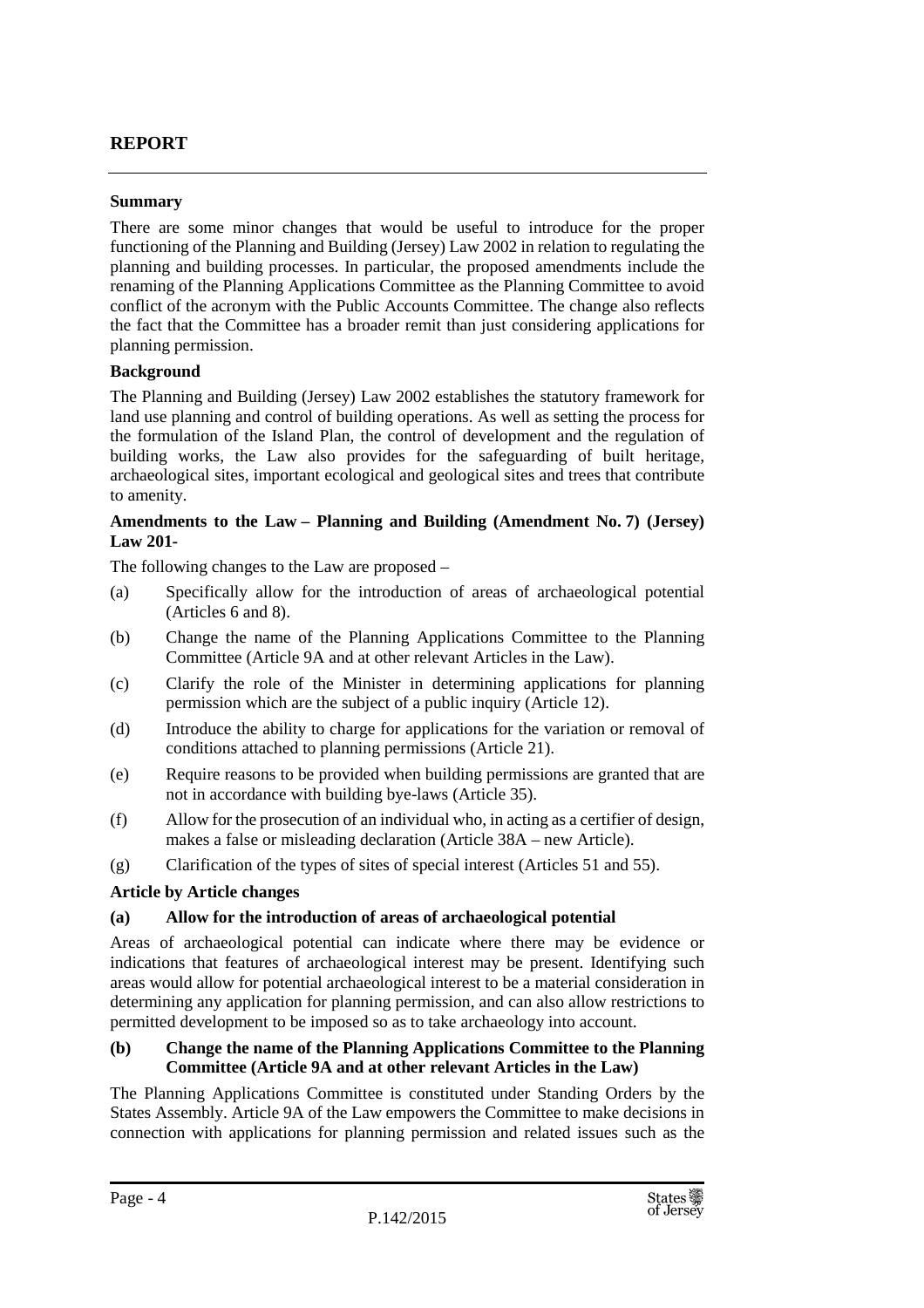review of decisions made by the Chief Officer, the service of notices and the variation or revocation of an existing planning permission.

The acronym of the Committee conflicts with that of the Public Accounts Committee. So as to remove any potential confusion and to reflect the fact that the Committee's remit goes beyond considering applications for planning permission, the Committee is proposed to be renamed as the Planning Committee.

#### **(c) Clarify the role of the Minister in applications for planning permission that are the subject of a public inquiry (Article 12)**

Amendments make it clear that applications for planning permission that are the subject of a public inquiry will be determined by the Minister for Planning and Environment.

#### **(d) Introduce the ability to charge for applications for the variation of conditions attached to planning permissions (Article 21)**

This amendment has been introduced to reflect the fact that the processing of an application to vary or remove a condition previously attached to a planning permission requires resources just like other applications. The Article as currently drafted does not allow a fee to be levied to contribute to these resources. The level of fee that might be introduced, and the circumstances under which it might be payable, will be set out in any subsequent amendment to the Planning and Environment (2015 Fees) (Jersey) Order 2014.

Since January 2013 some 178 applications to vary or remove conditions have been determined. Of these, some 79 were applications to vary the condition setting the time limit within which a planning permission must be commenced, effectively a renewal of a planning permission for a further significant period. Such renewal applications involve a re-assessment of a proposal to consider any changes of circumstance, including considering any changes in policy or physical changes nearby that may have an impact on the consideration of a proposal. However, as there is previous knowledge of the proposal, the fee to renew the permission will be 50% of the fee in a fresh application for the same development.

Applications to vary or remove any other type of condition attached to a planning permission will attract a fee of £150.00, which is based on the estimated time and resources it takes to consider and process an application.

The variation or removal of any condition attached to a permission granted by Development Order will not attract a fee.

#### **(e) Require reasons to be provided when building permissions are granted that are not in accordance with building bye-laws (Article 35)**

Building permissions can be granted that do not accord with the relevant building byelaws, subject to a robust and reasonable argument being advanced to justify the grant. This amendment places a statutory requirement on the decision-maker to explain why a grant has been made that does not accord with the building bye-laws. This requirement ensures transparency in the operation of building permissions and brings them in parallel with requirements for the determination of applications for planning permission.

#### **(f) Allow for prosecution of an individual who, in acting as a certifier of design, makes a false or misleading declaration (Article 38A – new Article)**

A person is an approved Certifier of Design if his or her name appears on a list published by the Minister, of persons who are considered in accordance with a scheme approved by the Minister, to be persons who have the experience and qualifications required to be competent to issue design certificates. Design certificates confirm the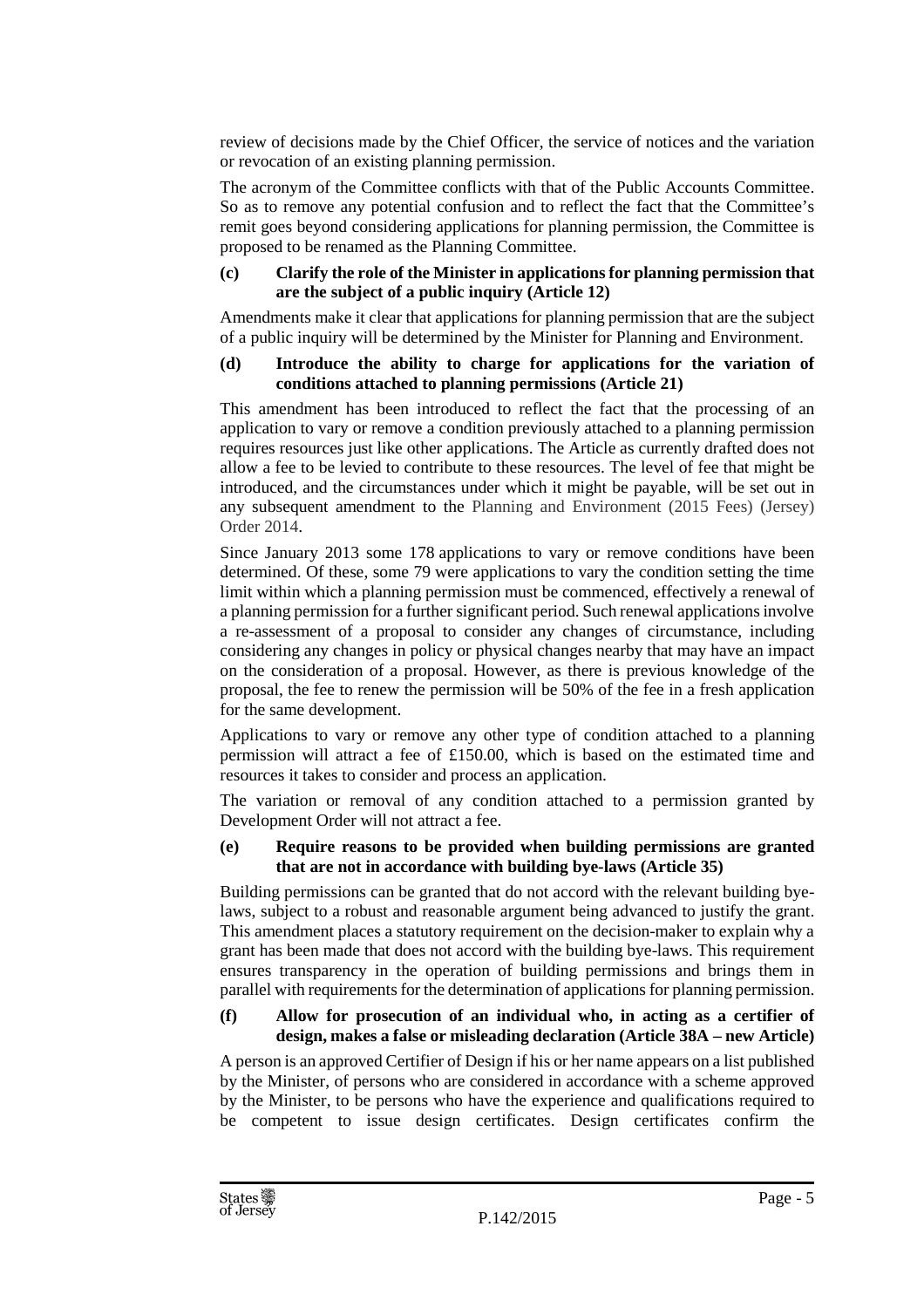appropriateness of the structural design of a building by the Certifier of Design in relation to the requirements of Part 1 of Schedule 2 of the building bye-laws.

This amendment will act as a deterrent to abuse of the Design Certificate process, and allows anyone who does abuse it to be called to account.

Making a false or misleading statement in connection with a Design Certificate is considered to be of such gravity as to warrant being an offence under the Law.

#### **(g) Control of certain activities in areas that have been afforded special protection (Article 55)**

Amendments clarify the types of controls which can apply to different types of Sites of Special Interest (SSIs).

#### **Financial and manpower implications**

The proposed amendments to Article 21 will generate fee income which will contribute to the resources required for the processing of any applications to vary or remove conditions attached to planning permissions. However, requiring a fee may well reduce the number of such applications.

There are no resource implications associated with the other proposed amendments, as these will reflect tasks currently undertaken in administering the Planning and Building Law.

#### **Human Rights**

No human rights notes are annexed because the Law Officers' Department has indicated that the draft Law does not give rise to any human rights issues.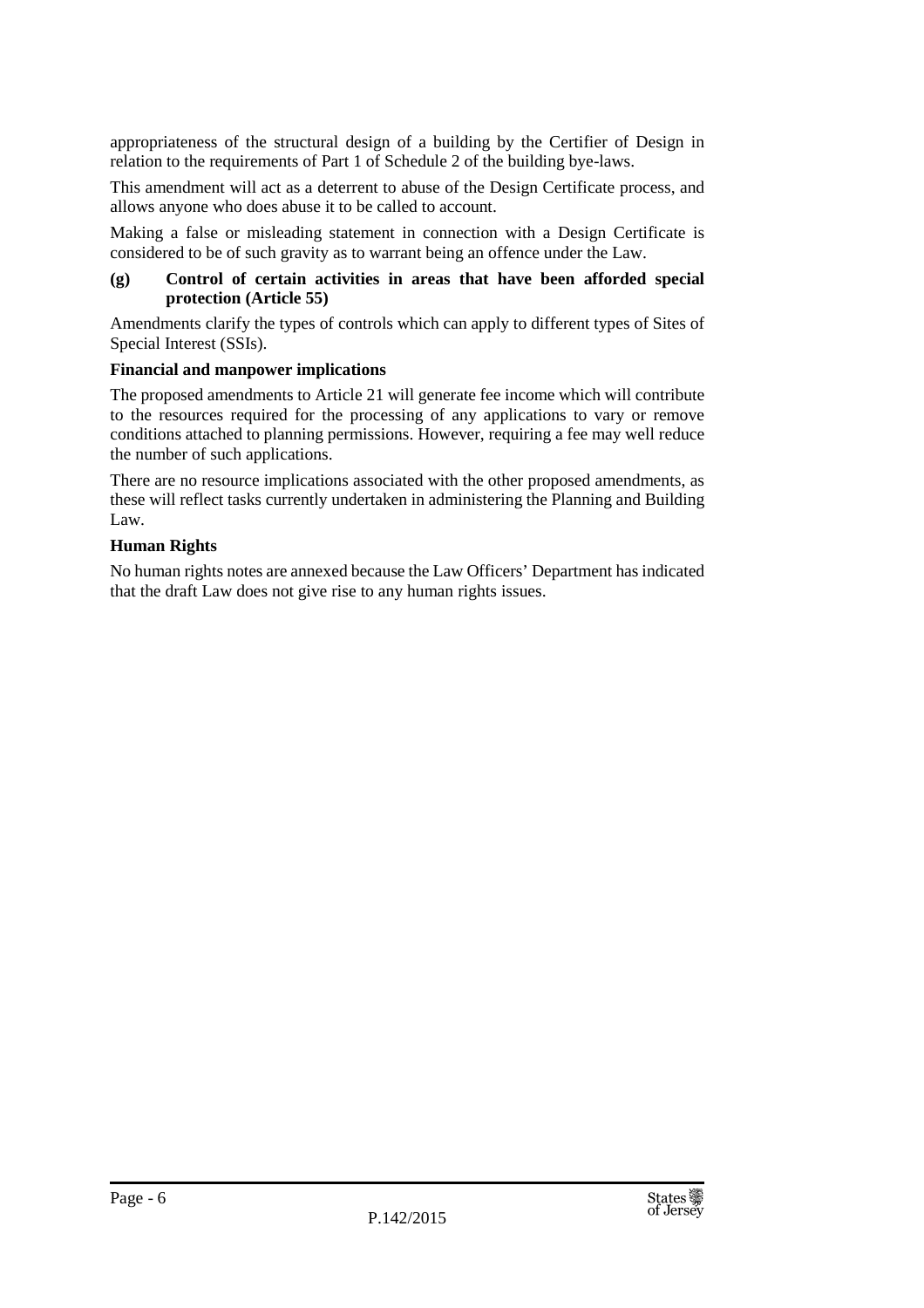## **Explanatory Note**

This draft Law would complete the suite of recent amendments to the planning appeals system in the Planning and Building (Jersey) Law 2002 (the "2002 Law"), begun by the Planning and Building (Amendment No. 6) (Jersey) Law 2014. Most of the amendments it makes would replace references in the 2002 Law to the "Planning Applications Committee" with references to the "Planning Committee" (*Articles 2, 5, 6, 8, 9, 10(b), 11, 12, 13, 14, 17, 18, and 22*, amending respectively Articles 1, 9, 9A, 19, 20, 21, 22, 22A, 26, 27, 40, 45 and 106 of the 2002 Law. *Article 23* would similarly amend Article 48 of the States of Jersey Law 2005).

The remainder of the amendments in this draft Law are miscellaneous changes which would update the 2002 Law to reflect certain aspects of current planning policy. *Articles 3 and 4* would amend Articles 6 and 8 of the 2002 Law to enable the designation of areas of archaeological potential. *Article 7* would make additional changes to Article 12 of the 2002 Law, to clarify the Minister's role in determining applications following public inquiries, and to permit the making of rules of court in relation to appeals against the Minister's determinations. *Article 10(a)* would amend Article 21 of the 2002 Law to permit fees to be charged for applications to remove or vary conditions of planning permission. *Article 15* would amend Article 35(3) of the 2002 Law to provide that in granting permission for building work which is inconsistent with Building Bye-laws, the Chief Officer must indicate which provisions of those Byelaws are disapplied.

*Article 16* would introduce, as Article 38A of the 2002 Law, a new offence of uttering a false design certificate for building work, which would be punishable by up to 2 years' imprisonment and/or an unlimited fine.

*Articles 19 and 20* would make minor adjustments to the descriptions of types of site of special interest, in Articles 51 and 55 of the 2002 Law.

*Article 24* would provide for the citation of this Law and for its commencement 7 days after being registered.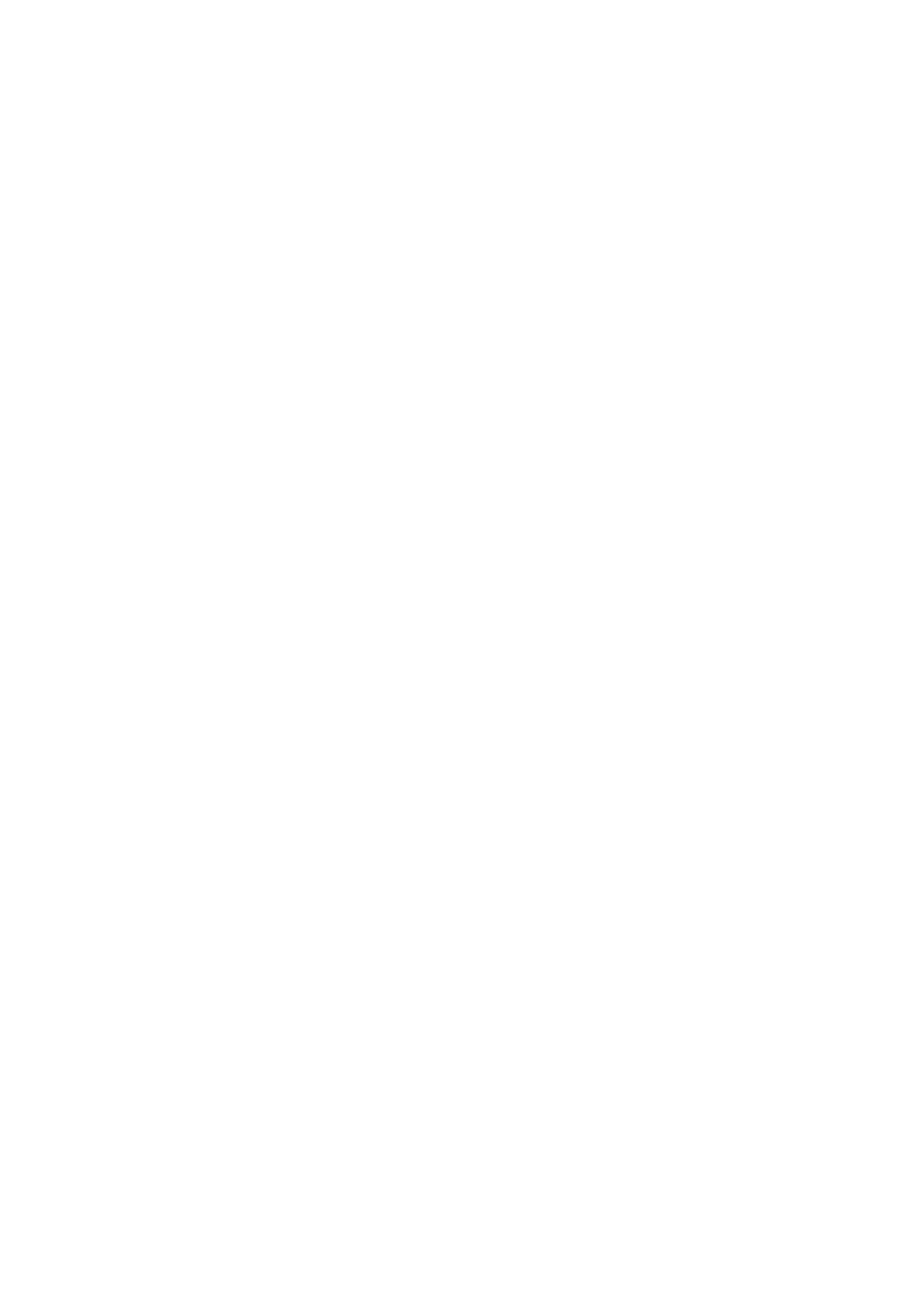

# DRAFT PLANNING AND BUILDING (AMENDMENT No. 7) (JERSEY) LAW 201-

## **Arrangement**

## **Article**

| 1  |  |
|----|--|
| 2  |  |
| 3  |  |
| 4  |  |
| 5  |  |
| 6  |  |
| 7  |  |
| 8  |  |
| 9  |  |
| 10 |  |
| 11 |  |
| 12 |  |
| 13 |  |
| 14 |  |
| 15 |  |
| 16 |  |
| 17 |  |
| 18 |  |
| 19 |  |
| 20 |  |
| 21 |  |
| 22 |  |
| 23 |  |
| 24 |  |
|    |  |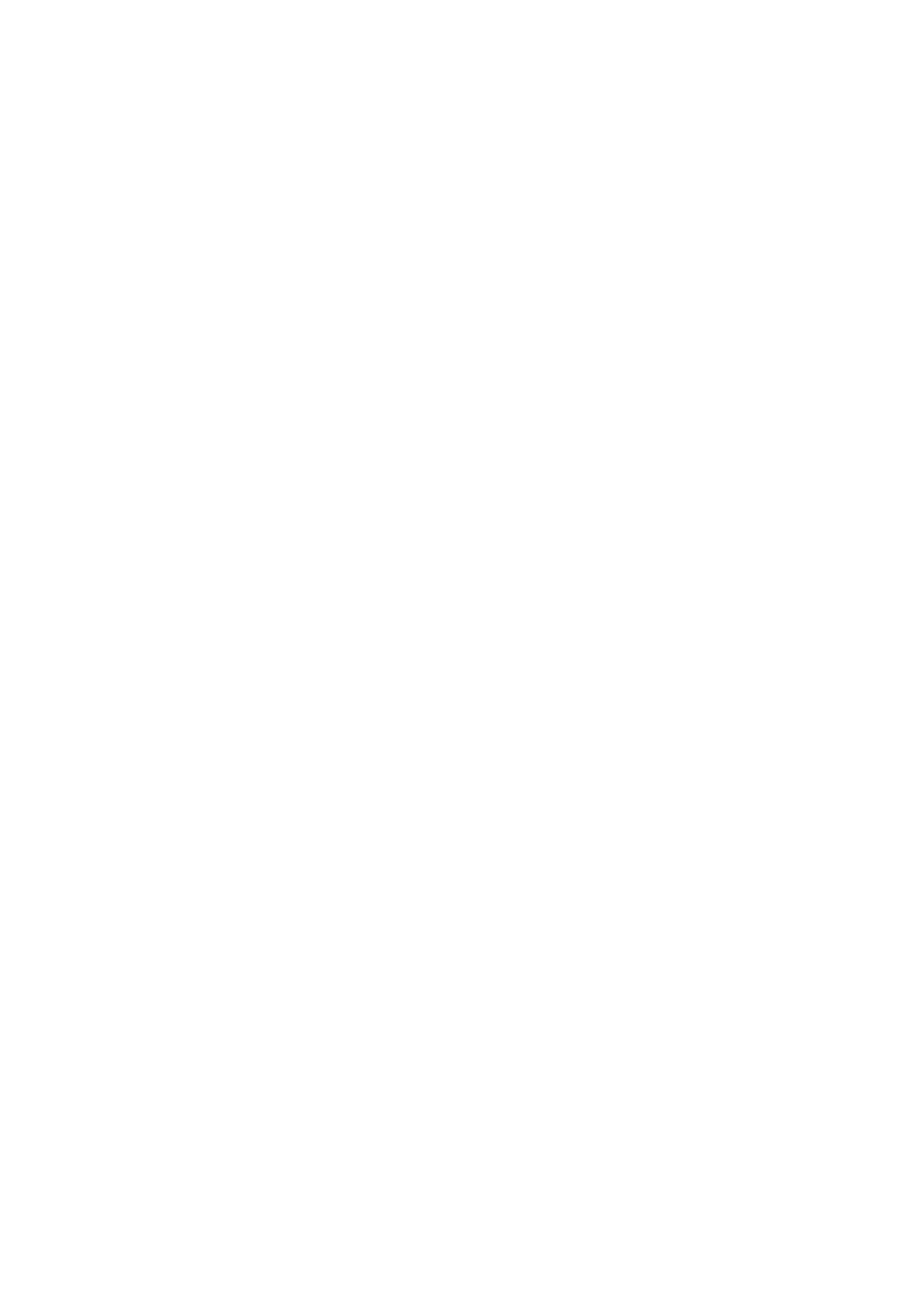

# **DRAFT PLANNING AND BUILDING (AMENDMENT No. 7) (JERSEY) LAW 201-**

**A LAW** to amend further the Planning and Building (Jersey) Law 2002 and the States of Jersey Law 2005

| Adopted by the States                         | [date to be inserted] |
|-----------------------------------------------|-----------------------|
| Sanctioned by Order of Her Majesty in Council | [date to be inserted] |
| Registered by the Royal Court                 | [date to be inserted] |

**THE STATES**, subject to the sanction of Her Most Excellent Majesty in Council, have adopted the following Law –

### **1 Interpretation**

In this Law, a reference to an Article by number and without more is to an Article of that number in the Planning and Building (Jersey) Law 2002<sup>1</sup> .

## **2 Article 1 amended**

In Article 1(1) for the words " 'Planning Applications Committee' " there shall be substituted the words " 'Planning Committee' ".

## **3 Article 6 amended**

At the end of Article 6 there shall be added the following paragraph –

- "(4) In publishing guidelines and policies under paragraph  $(1)(c)$ , the Minister –
	- (a) may designate a particular area or type of area as an area of archaeological potential; and
	- (b) may impose restrictions on development within such an area (whether by reference to a particular area or to a type of development, or otherwise).".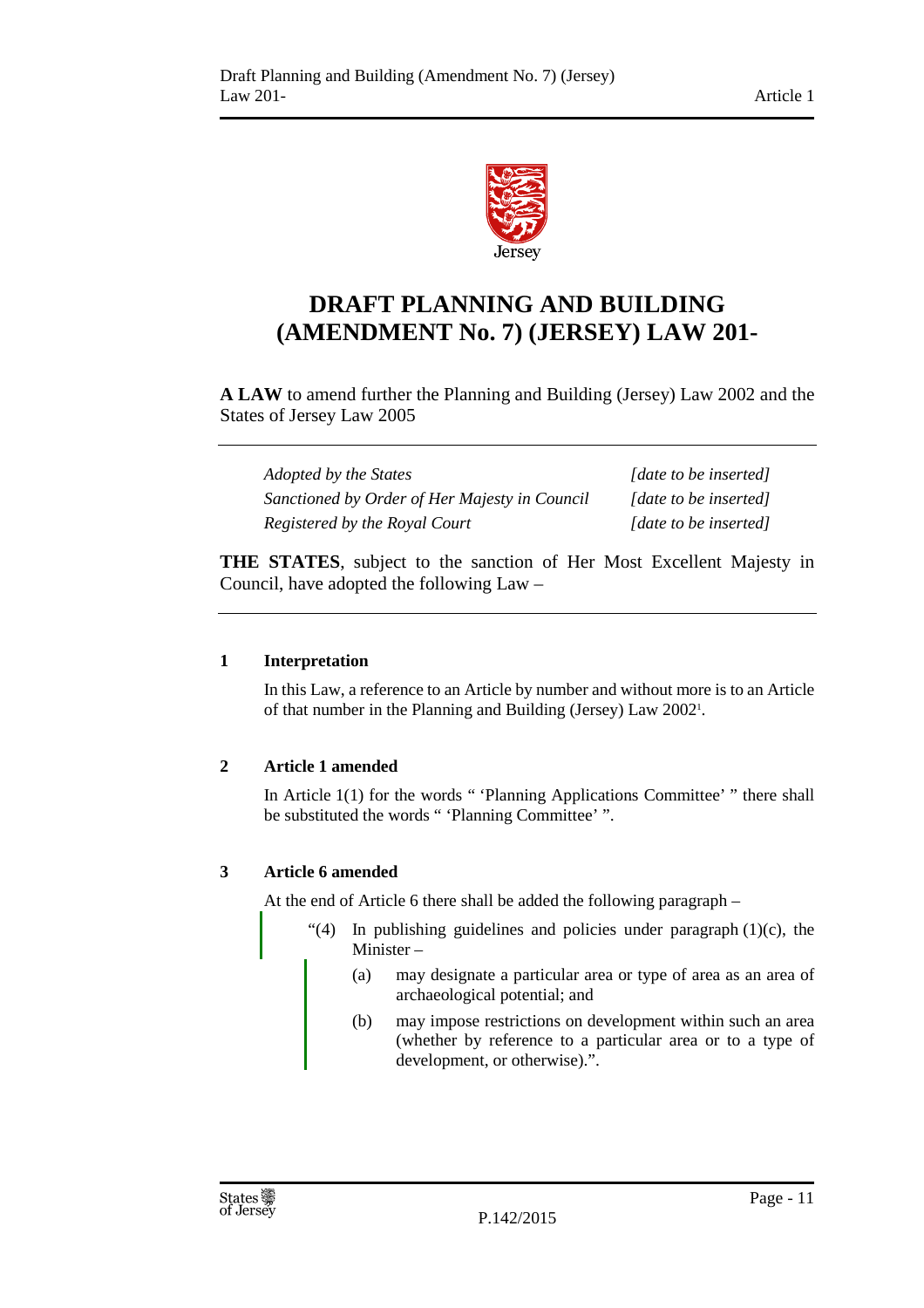#### **4 Article 8 amended**

In Article 8(7) at the end the full stop shall be deleted and there shall be added the following words –

> "(including different areas, or parts of areas, of land of the same description).".

#### **5 Article 9 amended**

In Article 9(5)(b) for the words "Planning Applications Committee" there shall be substituted the words "Planning Committee".

#### **6 Article 9A amended**

In Article 9A and the heading to that Article, for the words "Planning Applications Committee" in each place in which they occur there shall be substituted the words "Planning Committee".

#### **7 Article 12 amended**

In Article 12 –

- (a) for paragraph  $(2)$  there shall be substituted the following paragraph
	- "(2) Where this Article applies
		- (a) the Minister, and only the Minister, shall determine the application; and
		- (b) the Minister shall not do so unless and until a public inquiry has been held concerning the application."; and
- (b) at the end there shall be added the following paragraph
	- "(10) The power to make rules of court under Article 13 of the Royal Court (Jersey) Law 1948<sup>2</sup> shall include the power to make rules regulating practice and procedure in relation to appeals under paragraph (6).".

#### **8 Article 19 amended**

In Article 19(3) for the words "Planning Applications Committee" there shall be substituted the words "Planning Committee".

#### **9 Article 20 amended**

In Article 20(2A)(b) for the words "Planning Applications Committee" there shall be substituted the words "Planning Committee".

#### **10 Article 21 amended**

In Article 21 –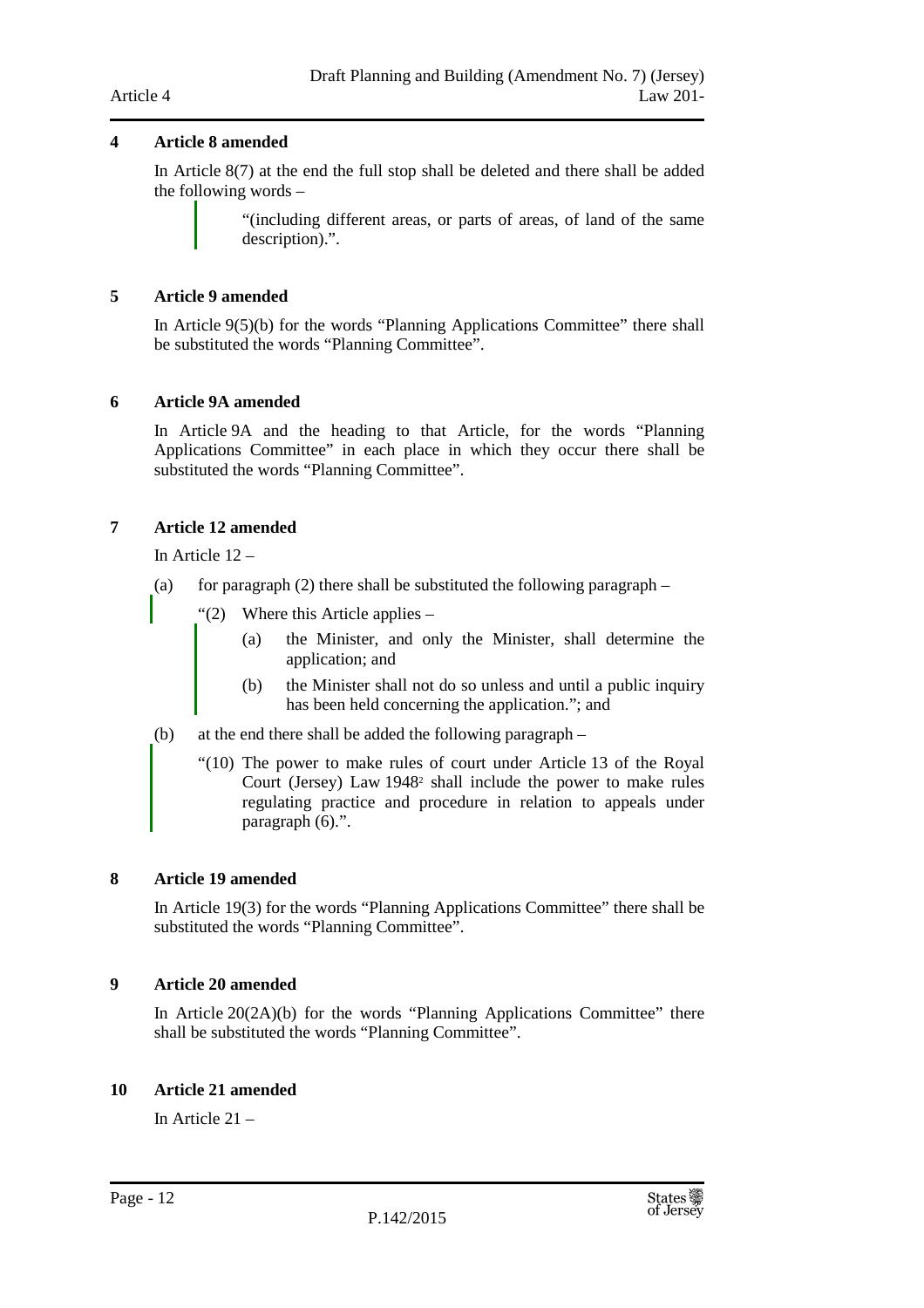- (a) in paragraph (2), for the word "manner," there shall be substituted the words "together with such fee as may be prescribed,"; and
- (b) in paragraph (3)(b) for the words "Planning Applications Committee" there shall be substituted the words "Planning Committee".

#### **11 Article 22 amended**

In Article 22(3) for the words "Planning Applications Committee" there shall be substituted the words "Planning Committee".

#### **12 Article 22A amended**

In Article 22A(2) to (5) for the words "Planning Applications Committee", in each place in which they occur, there shall be substituted the words "Planning Committee".

#### **13 Article 26 amended**

In Article 26(2) for the words "Planning Applications Committee" there shall be substituted the words "Planning Committee".

#### **14 Article 27 amended**

In Article 27(3) for the words "Planning Applications Committee" there shall be substituted the words "Planning Committee".

#### **15 Article 35 amended**

In Article 35(3) for the words "if the Chief Officer is satisfied that there is sufficient justification for doing so." there shall be substituted the following words –

"if the Chief Officer –

- (a) is satisfied that there is sufficient reason for doing so; and
- (b) specifies, in the grant of permission, which provisions of the Building Bye-laws are disapplied.".

#### **16 Article 38A inserted**

After Article 38 there shall be inserted the following Article –

#### **"38A Offence of uttering false design certificate**

- (1) A person who is an approved Certifier of Design commits an offence if the person knowingly or recklessly signs or issues a design certificate containing –
	- (a) a material omission; or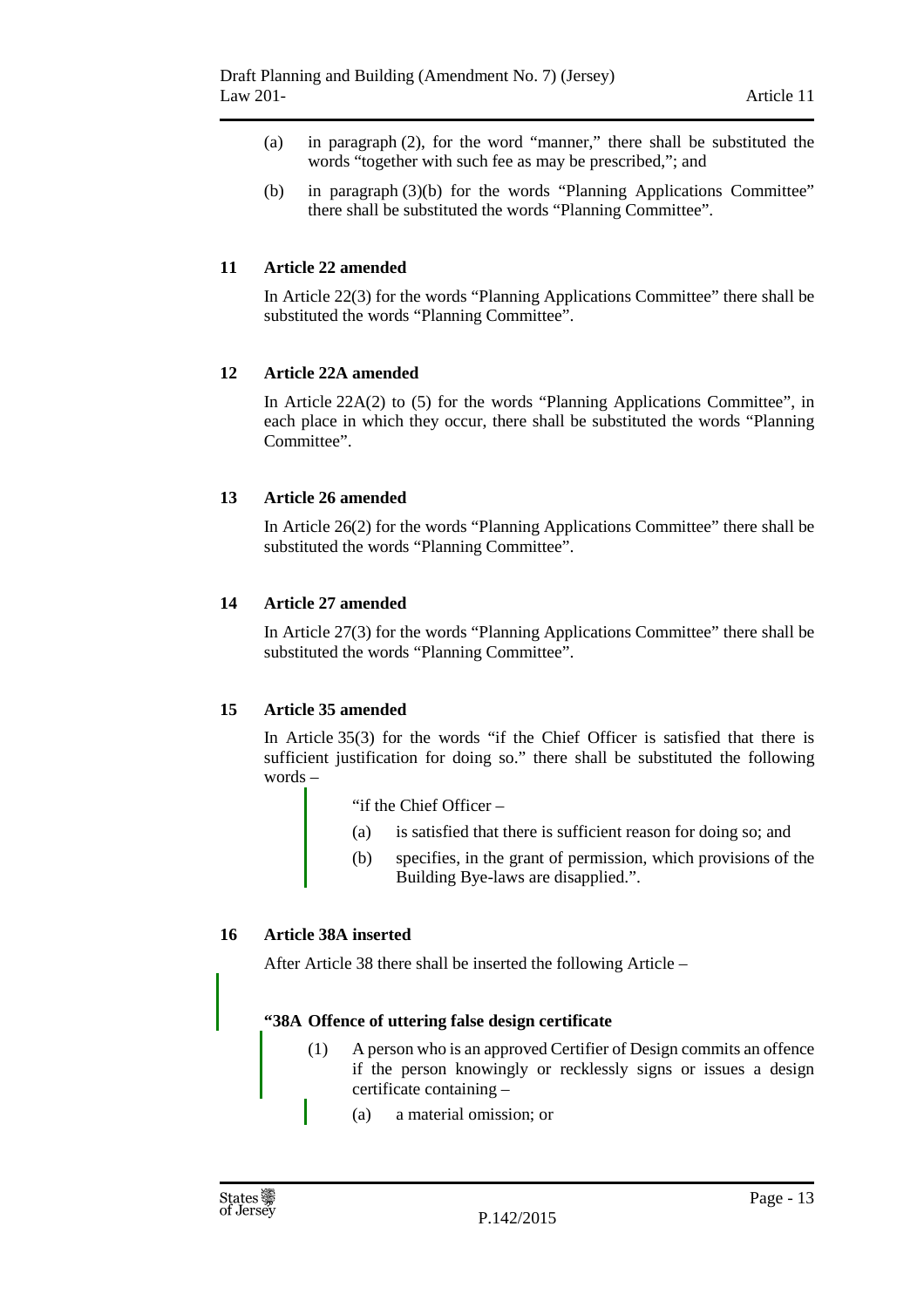- (b) a statement or representation which is false in a material particular.
- (2) In paragraph  $(1)$  –

'approved Certifier of Design' means a person whose name appears on a list published by the Minister of persons who are considered, in accordance with a scheme approved by the Minister, to have the experience and qualifications required to be competent to issue design certificates; and

'design certificate' means a certificate which –

- (a) certifies that if the specified building work to which it relates is carried out in accordance with the plans and certificates accompanying the certificate, that work will comply with relevant requirements of Building Bye-Laws, and
- (b) is signed by an approved Certifier of Design.
- (3) A person who is guilty of an offence under this Article shall be liable to imprisonment for 2 years and to a fine.".

#### **17 Article 40 amended**

In Article 40(1) and (2) for the words "Planning Applications Committee" in each place in which they occur there shall be substituted the words "Planning Committee".

#### **18 Article 45 amended**

In Article 45(1) and (2) for the words "Planning Applications Committee" in each place in which they occur there shall be substituted the words "Planning Committee".

#### **19 Article 51 amended**

In Article  $51(2)$  –

- (a) in sub-paragraph (a) for the words "zoological, ecological, botanical or geological" there shall be substituted the words "botanical, ecological, geological, scientific or zoological"; and
- (b) in sub-paragraph (b) for the words "historical, scientific or traditional" there shall be substituted the words "cultural or historical".

#### **20 Article 55 amended**

For paragraph (1) of Article 55 there shall be substituted the following paragraph –

- "(1) This Article applies to the carrying on, at or on a site of special interest, of any of the following –
	- (a) the use or operation of a device designed or adapted to detect or locate metal or minerals in the ground;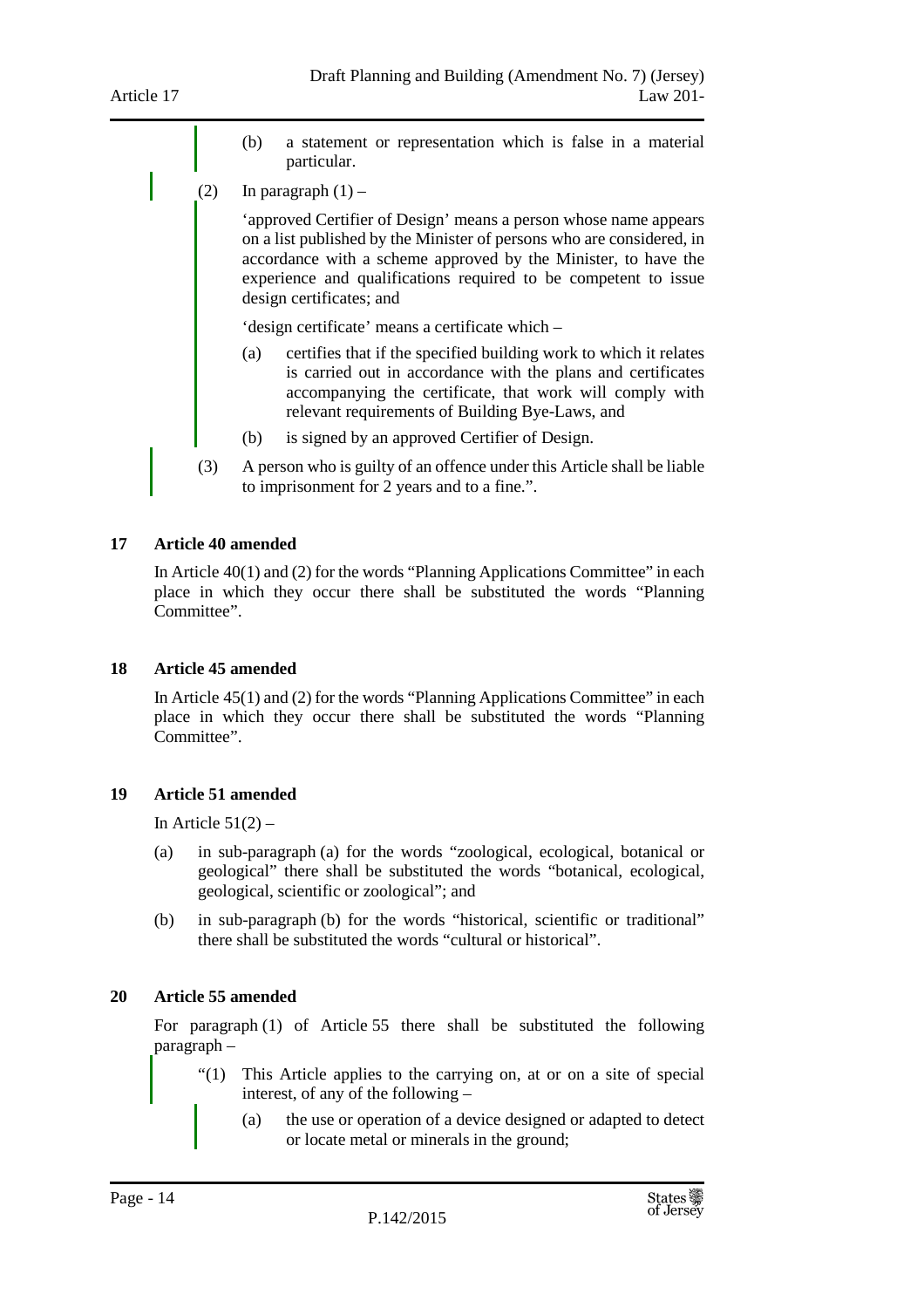(b) an activity which might injure or deface the site or a part of the site; (c) where the special interest of the site is an archaeological interest, an activity specified in sub-paragraph (c), (d), (e) or (f) of paragraph (2); (d) where the special interest of the site is a botanical, ecological, geological, scientific or zoological interest, any activity specified in paragraph  $(2)$ .".

#### **21 Article 57 amended**

In Article 57 after the word "Chapter" there shall be inserted the words "and in Part 7".

#### **22 Article 106 amended**

In Article 106(4) for the words "Planning Applications Committee" there shall be substituted the words "Planning Committee".

#### **23 States of Jersey Law 2005 amended**

In Article 48(3A)(a) of the States of Jersey Law 2005<sup>3</sup> for the words "Planning Applications Committee" there shall be substituted the words "Planning Committee".

#### **24 Citation and commencement**

This Law may be cited as the Planning and Building (Amendment No. 7) (Jersey) Law 201- and shall come into force 7 days after it is registered.